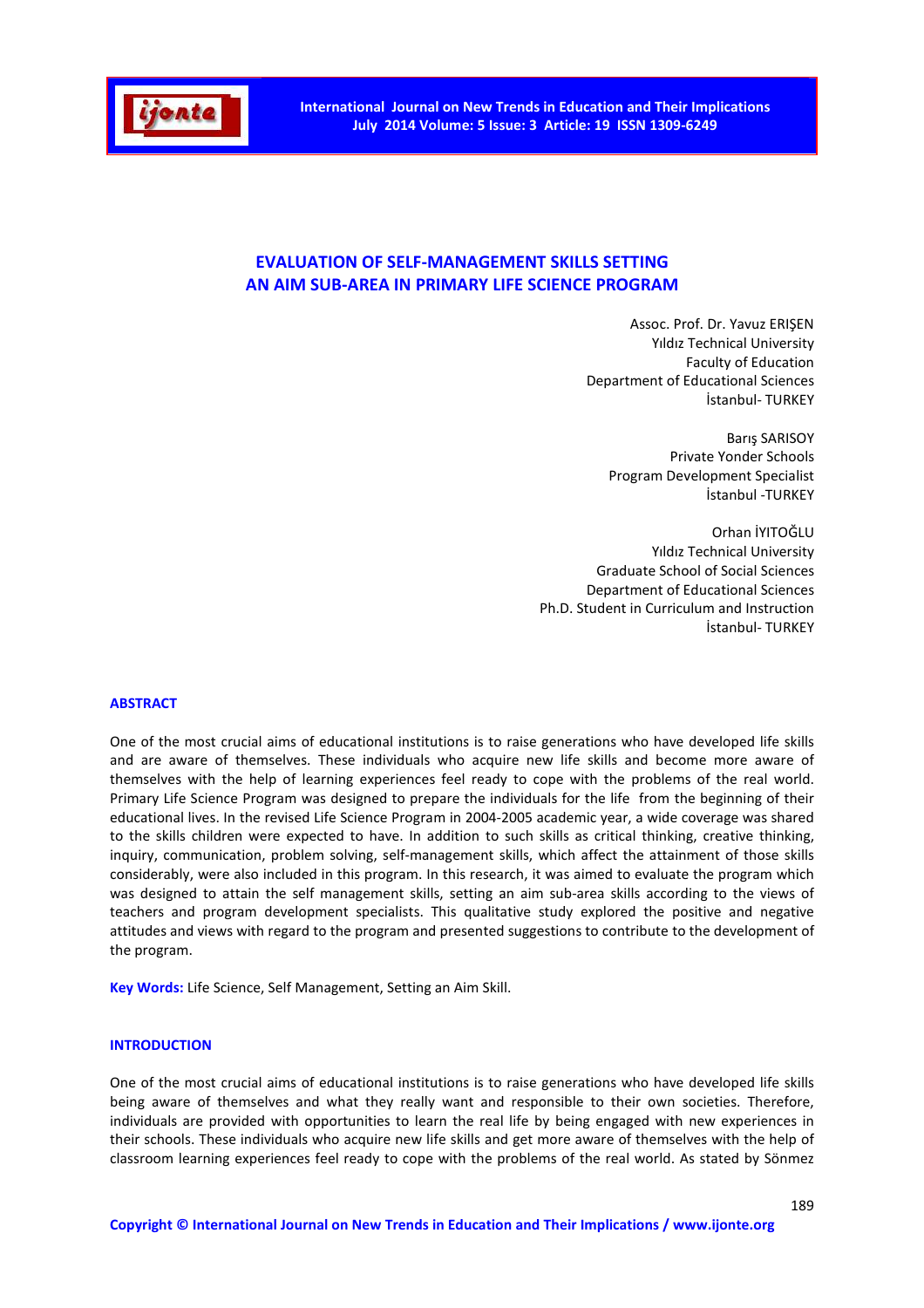

(2010), one of the leading aims of education is to raise the individual who has developed his personality and abilities and can use them in the real world.

The period when the children develop rapidly in terms of cognitive, social, emotional and personal dimensions and begin to raise their awareness of the probable conditions they may encounter in their lives is primary education (Narin, 2007). This makes classroom learning experiences in that period really important for primary school students to acquire the skills they will require in their own battles of life.

The course of Life Science indicates a planned process to prepare individuals to real life in their years of primary school. Thanks to this lesson, children develop attitudes and values towards not only themselves but also the people around them and the world itself. These attitudes and values play a significant role in their future lives. In this respect, this lesson has an important part in increasing the quality of the individuals' lives, donate them with new skills and developing their skills (Yıldırım, 2006). As indicated by Özdemir (1998), Life Science Program primarily aims to help students acquire necessary knowledge, attitudes, skills and habits to investigate their own communities and adapt to them.

Since the shift from traditional views to contemporary educational views in education in 2004, it has become prominent that children need to have not only academic success but also social, personal and emotional skills. Hence, in the revised course of Life Science Curriculum in 2004-2005 academic year, a wide coverage was shared to the skills children were expected to have. Another basic distinction between this revised program and the formers was that the skills students were aimed to have at the end of the teaching process were defined and classified clearly (Kabapınar, 2009).

In the Primary Education Life Science Program, these skills were presented in sub-skills categories in detail. Some of these skills were specified as behaviors. Under three themes and using tables, the aimed skills were matched with acquisitions special to different grades. Some of those skills required to be developed for each of the grades and themes were stated as behaviors while some others were expressed in general cognitive, affective or psycho-motor terms (Ergüder and et al., 2005). These skills in Life Science Program were listed as; critical thinking, creative thinking, inquiry, communication, problem solving, using knowledge and technology sources effectively, social entrepreneurship, Using Turkish in a correct, effective and fluent way, decision making, using sources effectively, succeeding security and protection, self-management, recognizing basic principles of science, recognizing basic concepts with regard to themes (Ministry of National Education, 2005).

In 2005 Life Science Program the followings were stated with regard to the skills the students were aimed to possess: "In primary education, one of the basic responsibilities of Life Science Program is to help students acquire and develop skills. If it is known how to realize it in advance, it can be possible to help students obtain these skills. Skills acquisition is sometimes an automatic process which occurs by itself. However, it sometimes takes place as a result of an active process as well. While acquiring these skills, it is difficult to understand completely how the changes in students were formed. However, the results of studies indicate that these are formed together with being more matured and experienced. Moreover, there some proofs that show skills will develop much more rapidly if students are provided with proper learning conditions. In this respect, teachers' duty is to set the necessary conditions for their students acquire these skills and motivate them to develop these skills." (MNE, 2009, p.17).

As specified in the program itself, there is not a known certain way to help students acquire these skills. When the long term effects of them in students' own personal lives are taken into consideration, these skills are seen as important as and even sometimes more important than academic skills. These crucial skills were planned to be transferred to students by being related to acquisitions covered in a three year period. However, when the objective related to those skills and the acquisitions related to them are checked, it is understood that acquisitions do not overlap with objectives in some points and acquisitions are sometimes insufficient for the given objectives. When the program is checked, on the other hand, there seem to be such sub-areas of skills supported by those specified skills as self-management skills, setting an aim.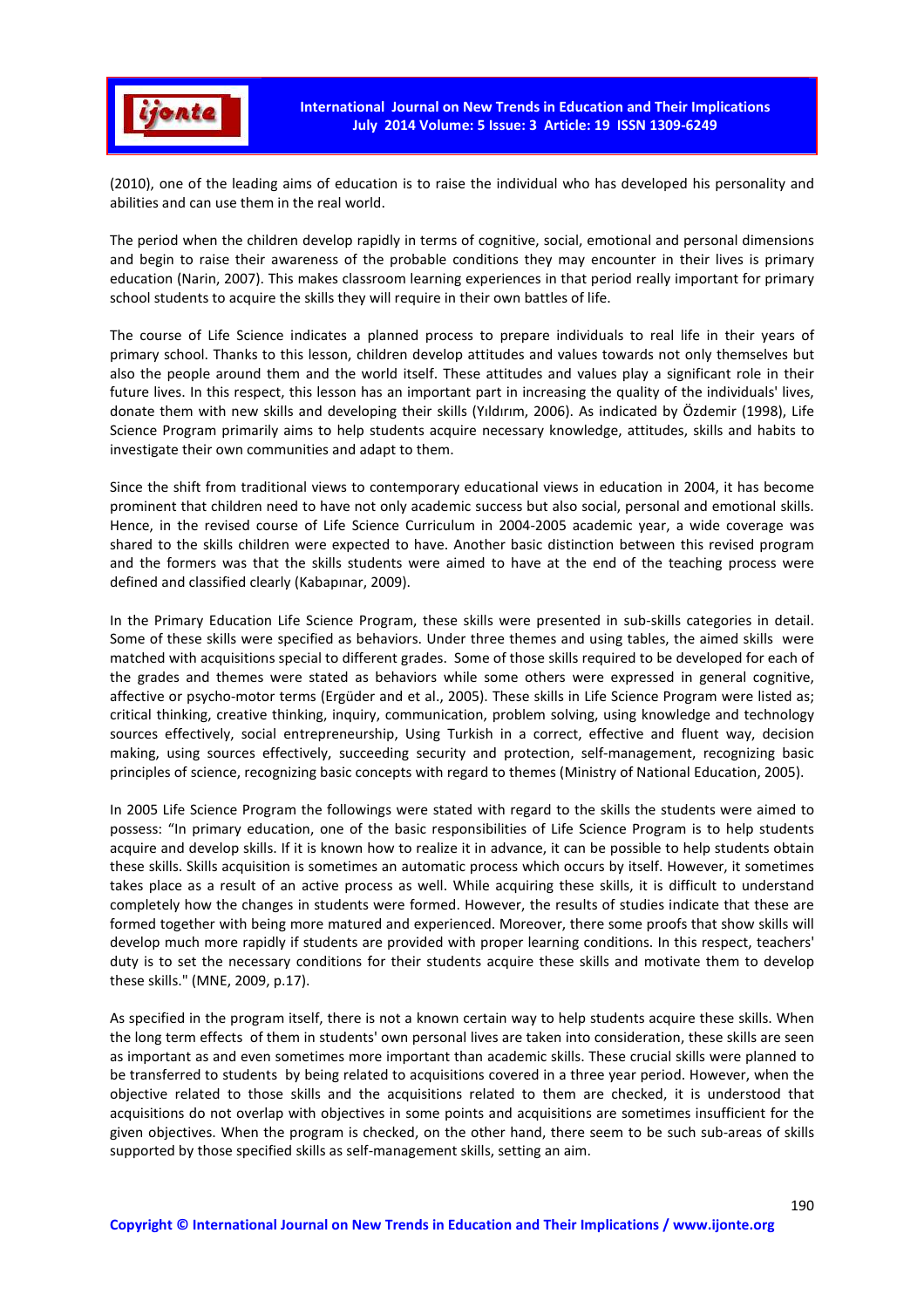

Self-management skill adopts the role of helping the individuals managing and supervising themselves in their journeys of personal development and lifelong learning (Goleman, 2011). Boyatzis and Sala (2002) define selfmanagement as one of the most important sub-areas of emotional intelligence. They put it as; "The fact that one succeeds to understand one's own feelings result from motivation s/he needs to attain objectives. Selfmanagement is to be aware of what you feel and manage these feelings. One who can manage the self can control positive feelings such as overcoming difficulties and passion. Also, such an individual can cope with such negative feelings as frustration and anger". In other words, self-management is a skill that helps an individual handle the internal controls of the selves and manage themselves according to objectives affectively. Another important characteristic of the individuals who have high level of self-management skills is to organize and manage themselves physically and psychologically in order to reach their objectives. According to Maslow, after fulfilling essential requirements, an individual wants to realize the self and be psychologically satisfied. Self-realization is, on the other hand, defined as the effort and desire the individuals possess to use the maximum of their abilities to attain their objectives. (Cloninger, 1993; Erden & Akman 1995 cited from Demirel, 2012). To attain objectives has a lot to do with the skills the students acquired during the process of trying to realize those objectives. Therefore, it is highly significant for the primary school students to adopt the skill to set an objective at such an early stage of their lives. In this way, they will also meet their need to achieve their aims, which is also one of their essential psychological needs. In Life Science Program, some objectives of setting an aim included as a sub-area in self-management skills are listed as follows: to recognize what to do and not to do; to choose objectives in harmony with their lives; to plan how to achieve each of the aims; to specify the challenges they may encounter while trying to achieve the aims; to know people to be consulted to achieve the set aims; to specify the required time to achieve the aims.

When compared to the significance attached to improving individuals' affective and social skills in developed countries (Schilling, 1996; Salovey, Mayer, 1990; Cohen, 1999; Mayer, Cobb, 2000; Mayer, Salovey, Caruso, 2002), it seems more clear how problematic the issue of developing students' self-management skills and setting an aim skills as its sub-area in Turkey is. In this perspective, the current study has sought to evaluate the self-management skills and setting an aim sub-area program by which a relation with course objectives of MNE Primary Life Science Program were aimed to build; the efficiency and qualification of the program in these subareas by collecting data from program development specialists and class teachers and as a result put relevant suggestions.

### **METHOD**

This study was conducted to evaluate self management skills and the program designed to help students attain the skills specified in setting an aim sub-area included in Primary life Science Program revised in 2004-2005 academic year according to the views of teachers and program development specialists. This study adopted qualitative research methods. Qualitative study can be defined as a kind of research in which data collection methods such as observation, interview and document analysis are employed to explore the perceptions and cases in their natural environment in a realistic and holistic way (Yıldırım, Şimşek, 2011).

As the research design, case study, one of qualitative research designs, was adopted. Case study is a kind qualitative study which is used to collect detailed data about specific real life condition or conditions through multiple sources of data and to depict a case or reveal case themes (Creswell, 2013). Employing the case study method, the data was collected from two different groups to evaluate the aforementioned program. These two groups were formed of program development specialists and the teachers who are the implementers of the program. using multiple ways of data collection was thought to increase the reliability of the results of the study.

#### **Participants**

Purposive sampling method was used in order to specify two groups to participate in the study. This kind of sampling is used to determine the sampling which possess some specific characteristics set according to some standards. (Büyüköztürk and et. al., 2012). In this respect, two volunteer program development specialists teaching at two universities in 2012-2013 academic year were included in the study. The other group of the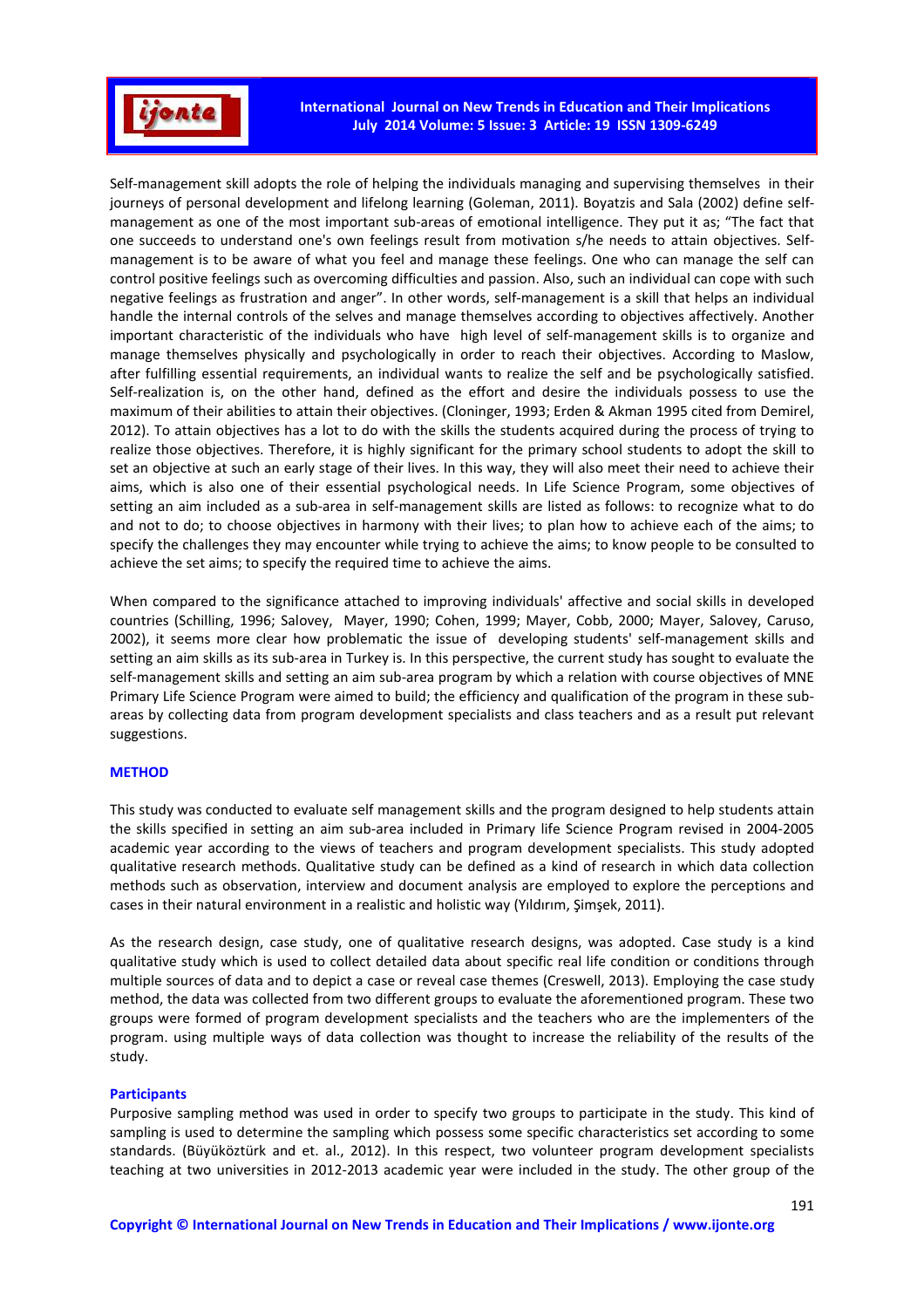

participants consisted of nine female and one male volunteer teachers who had taught 3rd graders at least once and worked as class teachers in different districts of Istanbul in 2012-2013 academic year. The reason behind specifying the fact that participant class teachers had taught  $3<sup>rd</sup>$  graders at least once as the standard was to benefit from their experiences and observations about whether students attained the objectives related to self management and setting an aim sub-areas at the end of Life Science Teaching Program or not. In order to provide reliability of the study, multiple sources of data was used. Data triangulation, which is used to provide the reliability in qualitative research studies, is applied by collecting data from different sources with different techniques in accordance with the problem of the study and correlate them with each other (Glesne, 2012).

### **Data Collection**

A *semi-structured interview* form was prepared together with participant specialists to evaluate the program which was developed to help students attain the objectives in the sub-areas of *self management* and *setting an aim*. Predetermined questions were asked to teachers and their responses were recorded to analyze. On the other hand, program development specialists were asked to evaluate the program according to predetermined themes. Since the quality of the cases or events are regarded as more important rather than their quantities in qualitative studies, the reliability and validity of the results of studies are critically important (Punch, 2005). Therefore, the respondent validation used in order to ensure the validity of the study, which is a method generally applied to provide the reliability and validity of the data in qualitative studies. In this respect, the data gathered through interviews and forms was relayed to the participants for verification.

### **Data Analysis**

*Descriptive content analysis* method was used to analyze the collected data. In descriptive content analysis this method, before collecting data, the themes of the study are specified and the data is interpreted according to these themes. Moreover, the other themes emerged apart from those are also presented in findings. In this data analysis method, participants' answers to research questions and observations are presented exactly the same as they are (Şimşek & Yıldırım, 2011). Within the perspective of descriptive content analysis, the data was analyzed with regard to three open-ended questions formed to take teachers' opinions and code keys were formed by classifying their responses under related questions. Different themes emerged were also presented in tables. On the hand, first the themes of the study were specified in order to analyze the data collected as a result of the interviews held with program development specialists. In addition to those emerged later during the study, themes were predetermined as follows: self management skills, program evaluation and skills development in students. In accordance with these themes, the data was processed and interview records were obtained and a coding key was formed. In data analysis, the findings were described and quotations from teachers' and program development specialists' views were used. Finally, the findings were interpreted with respect to the purpose of the study and the themes.

### **RESULTS**

In accordance with data triangulation, the findings of the study were presented in two folds as teachers' opinions and program development specialists' opinions. The data was also classified according to three predetermined themes.

### **Class Teachers' Views**

To collect teachers' views, their answers to open-ended questions were listed and analyzed according to subthemes developed out of these responses. The list was formed as the  $1<sup>st</sup>$  question,  $2<sup>nd</sup>$  question and  $3<sup>rd</sup>$ question.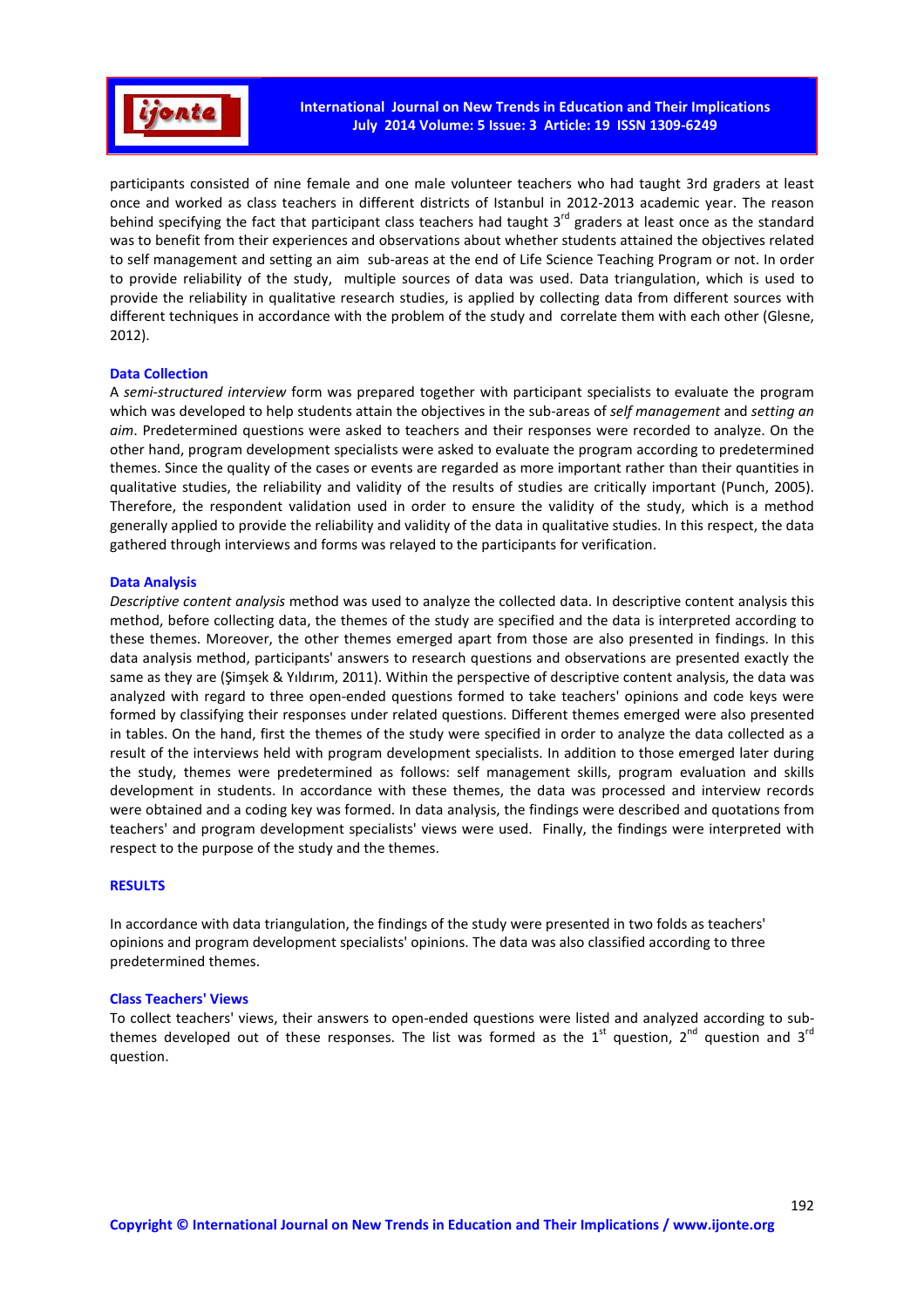

# **1. The Analysis of Class Teachers' Answers to the question of "In your opinion, how does the acquisition of life skills such as self-management affect primary school student's future life?**

Table 1: Class Teachers' Views About The Impact of The Acquisition of Self-Management Skills

| Class Teachers' Views About The Impact of The Acquisition of Self-Management Skills |   |
|-------------------------------------------------------------------------------------|---|
| 1. They contribute to the personal development considerably.                        | 9 |
| 2. They reflect on behaviors positively.                                            | 8 |
| 3. They develop the ability to make a decision.                                     |   |
| 4. They improve the quality of life.                                                | 5 |
| 5. They help students be more organized and responsible.                            | 4 |
| 6. They improve students' self*confidence.                                          | 4 |
| 7. They exert positive impact on their academic success.                            | 3 |
| 8. They improve students' social lives.                                             |   |

As indicated in the table, according to class teachers, the acquisition of self-management skills at primary schools exert positive impact on the listed dimensions of students' future lives. Ten teachers evaluated the importance of the self-management skills and some sub-themes indicating this importance were developed. Most of the teachers emphasized the positive impacts of these skills through expressions such as *contribution to students' personal development*, *reflections on behaviors positively* and *developing decision-making skills*. *T-1* of the interviewed teachers reported as follows:

*"Self-management skills include development in areas such as time management, quality of life, determining behaviors, meeting their own needs, adaptation to their environment (…) Therefore, I believe that the younger the development in these dimensions, the better the development in self-confidence, social and communication skills and as a result academic lives will be in the future. (…)"* 

As seen in T-1's expression, the teacher stated that self-management will affect students' personal lives, the quality of their lives, their behaviors, self-confidence, their social and academic development positively. *T-2* of the teachers expressed his ideas about the issue as follows;

"*Self-management skills include students' being able to manage time, be organized, plan and control self responsibilities. These are significant acquisitions the students must attain at primary schools. Because the sense of responsibility and being organized is internalized and exhibited as a behavior in time. And being organized adds significant values to one's life positively at any age level."*

When *T-2*'s views stated above were analyzed, the theme of *"the significance of self-management skills in terms of understanding responsibilities"* was developed. Moreover, in two teachers stressed that it was important to acquire these skills at an early period such as primary education. *T-3* of the teachers responded to the question as follows:;

*"They have positive effects. To acquire these skills during primary education affects not only students' behaviors but also their academic success."* 

In this answer, the significance of self-management skills in terms of both behaviors and academic success was pointed out. On the other hand, *T-4*, who found the acquisition of these skills important for ensuring the integrity of knowledge, skill and talent, reported as;

*"They affect them in a positive way. In parallel with knowledge, skill and talent, they also contribute to development of skills into talents."*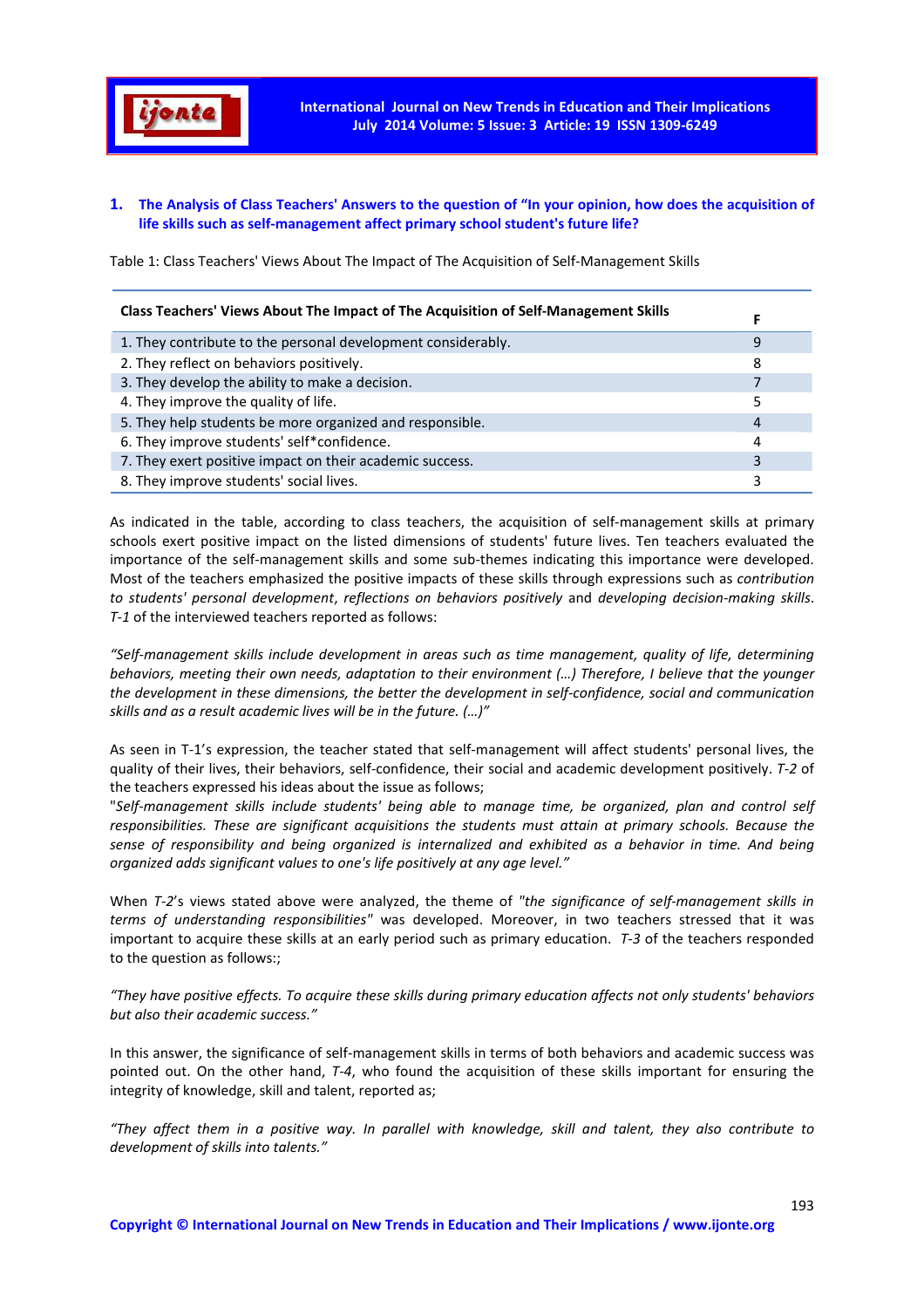

In addition to them, teachers who found self-management skills significant for helping students make their decisions themselves in a healthy way, stated the followings;

*"Students who have these skills take all negative and positive things into account while making a decision and they do not wait for the approvals of others." ( T-5)* 

*"(…) It is important for students to have life skills such as self-management. I think this is significant for students to make personal decisions, implement them and lead their lives by accepting their responsibilities." (T-6)* 

*"The child who has acquired self-management skills at primary schools are self-confident. They are aware of themselves and what they can do appropriate to their age levels.(…) Their decision making skills develop."( T-7)*  Teachers stated their views about how significant decision making skill, which stands for the most important component of setting an aim, was. Additionally, all of the teachers were explored to find that it was important for the students to attain self-management skills at such an early period of their lives as primary education. In this respect, *T-1's following response* indicated this point precisely:

*"(…) The acquisitions that will contribute to meet basic needs especially during the period of primary education will reflect on students' behaviors positively. Therefore, it will help them experience the feeling of "I can do it" and as a result, such a sound basis will definitely lead the children to be conscious adults."* 

# **2. The Analysis of Class Teachers' Answers to the question of "Do you think that the acquisitions of classroom teaching serve for the objectives of** *setting an aim* **sub-area in three-year Life Science Program?**

Table 2: Class Teachers' Views About The Relation Between The Objectives of *Setting An Aim Sub-Area* and The Given Acquisitions

| Class Teachers' Views About The Relation Between The Objectives of Setting An Aim Sub-Area and |   |
|------------------------------------------------------------------------------------------------|---|
| The Given Acquisitions                                                                         |   |
| a. Those who think objectives are related to the acquisitions                                  |   |
| a.1. Objectives match up with the acquisitions                                                 |   |
| a.2. They match up with each other but not efficient                                           |   |
| b. Those who think objectives are not related with the acquisitions                            |   |
| b.1. The acquisitions do not serve the objectives and the acquisitions are not efficient       | 4 |
| b.2. The objectives of the program are related to the acquisitions in a wrong way.             |   |
| b.3. The acquisitions are not suitable to the students' age levels.                            |   |

As seen in table 2, out of teachers' evaluation of the acquisitions developed to help students acquire setting an aim skills specified in life science program, the results stated above were explored. When these results were analyzed, 3 teachers were explored to think that the acquisitions did not serve for the objectives while 1 of them was seen to think that they matched up with each other although they were not efficient. However, in general, the results indicated that the teachers stated that the acquisitions of setting an aim and the objectives of the program. 7 teachers reported that the acquisitions of classroom teaching did not serve for the objectives students were required to achieve to acquire setting an aim skills. On the other hand, 4 of these teachers found the acquisitions inefficient. Furthermore, 1 of the teachers stated that the acquisitions were not appropriate to the students' ages while 3 teachers reported that the acquisitions were matched up with the objectives inappropriately. Interviewed teachers stated their views about the issue as follows;

"*The objectives specified for setting an aim sub-area are clear, definite and more focused on the behavior and product. However, the acquisitions are not inefficient and do not serve for the objectives."(t-2)* 

*"Specified acquisitions are inefficient for setting an objective sub-area. (…)" (t-5)*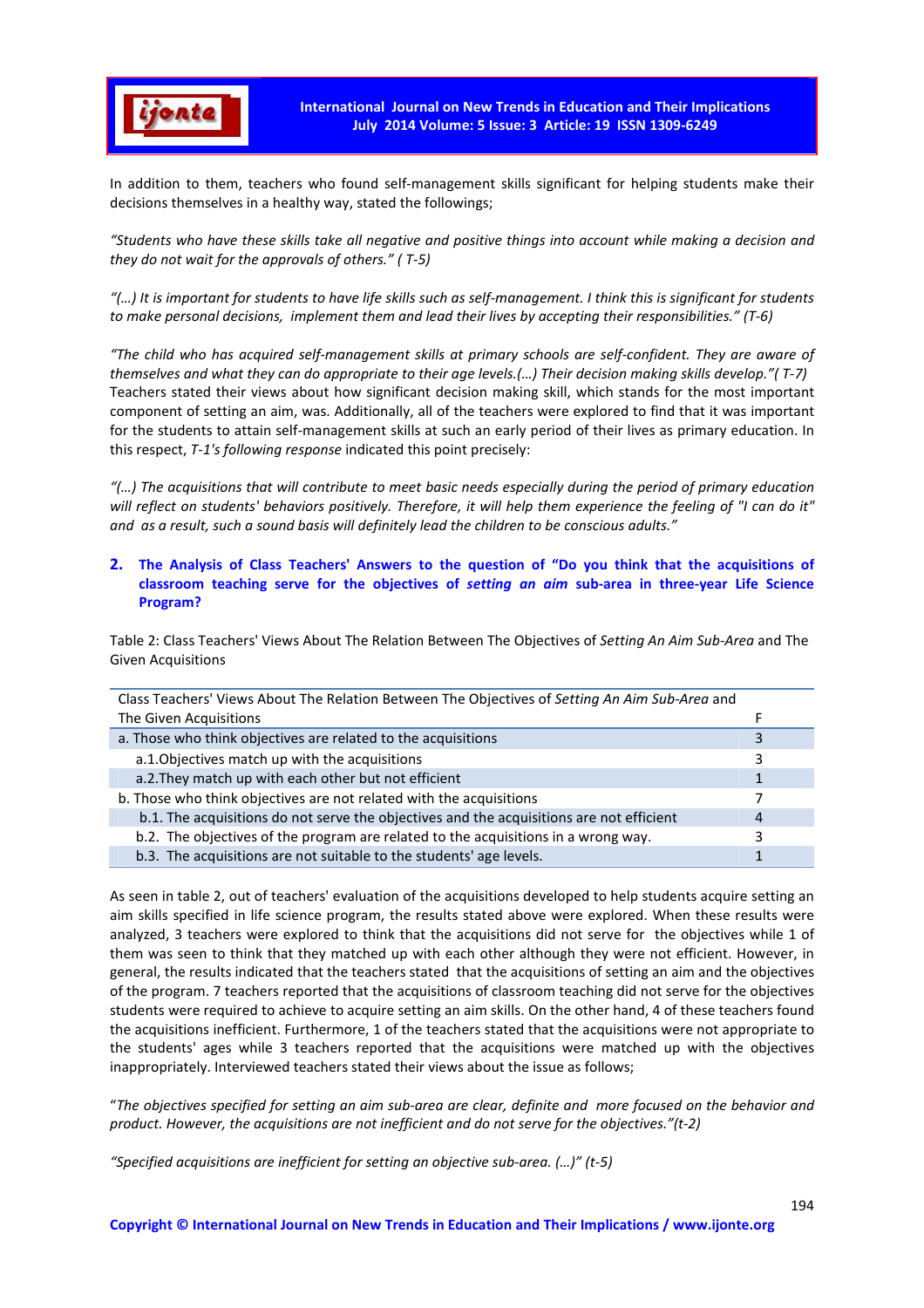

T-2 thought that the given acquisitions were not efficient for and appropriate to the objectives adding that they were not qualified enough to result in a behavior performed by the students. In addition, some of the participant teachers reported that the acquisitions were matched up with the objectives inappropriately.

*"I do not think that they overlap with each other precisely. Some of the acquisitions can be said to be related to different objectives. (t-3)* 

*"In Life Science Program, there are efforts for improving organization and planning skills while there are no efforts to help students acquire setting an aim skills." (t-7)* 

*"It cannot be said that they fully match up with each other. As a result of these acquisitions, it does not seem possible for the students to achieve the objectives. Sub-objectives should also be supported with different acquisitions of life science."(t-4)* 

In addition, as a result of teachers' answers, the theme that *the given acquisitions and objectives were not appropriate to the students' ages* was developed. On this issue, *t-10 said the following*;

*"At this age group, the ultimate aims cannot be achieved with these given acquisitions and objectives.(…)"* 

As a result of all these responses, the inefficiency of the program attracts the attention. However, some of the teachers still supported the harmony between the acquisitions and the objectives specified in the program:

*"I think the given acquisitions overlap with the objectives. They include the objectives."(t-6) "The objectives of setting an aim skills match up with the given acquisitions. (…)" (t-9)*

The interviewed teachers, whose responses were stated above, were generally in the idea that the acquisitions served for achieving the objectives. On the contrary to this, as indicated in table 2, the participant teachers, in general, stated that the acquisitions and the objectives did not overlap with each other.

# **3. The Analysis of Class Teachers' Answers to the question of "How do you evaluate the students in terms of attaining setting an aim skills at the end of three year-life science lesson?"**

Table 3: Teachers' Views About Whether Students acquire Setting An Aim Skill At The End of 3 Year Life Science Program Or Not

| Teachers' Views About Whether Students acquire Setting An Aim Skill At The End of 3 Year Life<br>Science Program Or Not |                |
|-------------------------------------------------------------------------------------------------------------------------|----------------|
| a. Majority of the students cannot acquire setting an aim skill.                                                        |                |
| a.1. Due to teaching program and the quality of education.                                                              | 6              |
| a.2. Due to parents                                                                                                     | $\overline{4}$ |
| a.3. Due to teachers                                                                                                    | 3              |
| b. Some of the students acquire setting an aim skill.                                                                   |                |
| c. Majority of the students acquire setting an aim skill.                                                               |                |

A seen in table 3, majority of the participant teachers (7) stated that the most of the teachers did not acquire setting an aim skill. More than half of these teachers expressed that the students did not acquire this skill due to the education program and the quality of the teaching. On the other hand, 4 teachers stated the reason of the students inability to acquire this skill with the family factor while 3 teachers attached it to the teachers inability. In addition to them, 1 teacher reported that majority of the students acquired the setting an aim skill. while 2 teachers indicated some of the students acquired them. Some of views stated by the teachers about this issue are as follows: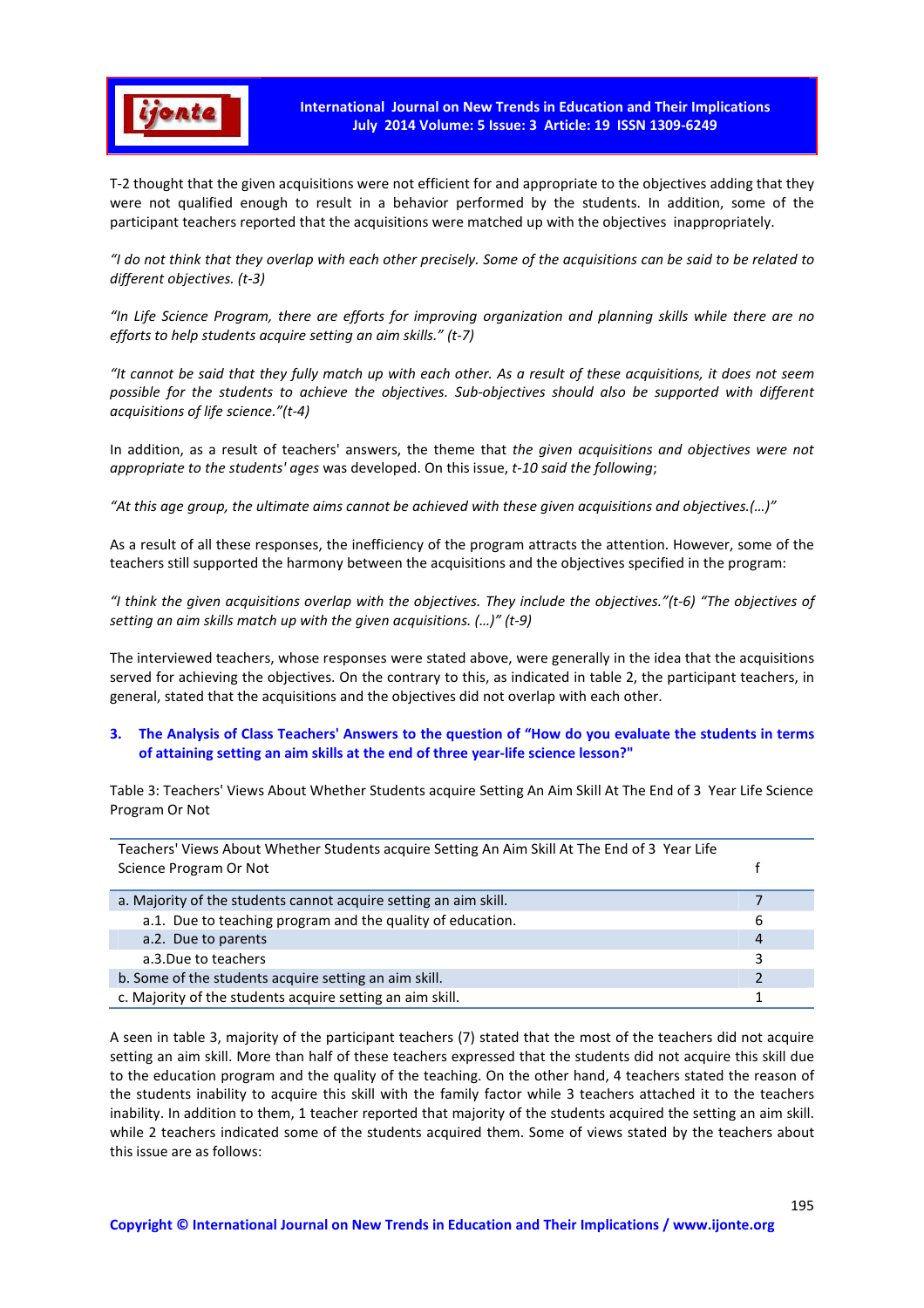

*"First of all, this three-year period decreases to two years since there is no acquisition with regard to setting an aim sub-area in the program for the first graders. In my opinion, all the acquisitions related to different subject areas in the program and the reflection of them into teaching are open to debate. (…) If the teachers try to cover these acquisitions in the classroom teaching in remaining two years, these acquisitions, which are 4 in total, do not serve for the realization of the objectives... "(t-1).* 

In addition to this, teachers who thought the students could not acquire the aimed skill due to the quality and process of teaching reported as follows:

*"I think they are inefficient to help students achieve the objectives. I believe that students should be engaged in more activity-based learning where they can do and experience themselves. There are problems in teaching. Therefore, the school and environment should be taken into account.." (t-6).* 

*"I did not see that the students achieved these objectives after the implementation of the given acquisitions." (k-9)* 

*"(…) Theory-based activities are too abstract for primary school students. Therefore, for these students to turn the given acquisition or objective into a behavior, they should be expressed in more concrete and activity-based terms." (t-2)* 

When the responses stated above were analyzed, it was seen that the students were indicated not to acquire setting an aim skill. In addition, one of the teachers attracted the attention to a deficiency in the program stressing the necessity of theoretical structures should be presented to the students at primary schools in more concrete ways. Another reason of students' inability to attain the aimed skill was specified as the parents factor. Teachers stated their views about it as follows;

*"Teachers helped the students more than necessary do their performance tasks. This prevents them from developing their skills to do something on their own, take responsibilities and as a result, setting an aim."(t-7)* 

T-7 stated that the parents helped their children a lot while they deal with their performance tasks assigned within a course. Therefore, students' sense of responsibility does not develop and this affects their skills to set an aim. On this issue, some of the teachers reported the followings:

*"Students cannot set an aim. Since teachers set an aim at schools and parents at homes instead of the students, this skill does not normally develop."(t-6)* 

*"Excessively supporting parent roles of Turkish family structures exerts negative impacts on students' skills they acquired at schools."(t-9)* 

As seen in table 3, some teachers stressed that this skill changed from student to student;

*"To evaluate setting an aim skill, it is a must to see the student as a whole. For some students, the expression of setting an aim is too abstract. When classroom activities are supported parent participation, we can easily see its impact on the students. Therefore, While some students can acquire this skill some others cannot." (t-4)* 

 *"It depends on the students' capacity. Very hardworking, responsible, searching students can fully acquire this skill. However, it should be understood that the children of wealthy parents have difficulty setting an aim and achieving it."(t-10)* 

Furthermore, the teachers who thought that the students acquired this skill stated their views without giving any reason as follows;

*"Students acquire setting an aim skill satisfactorily at the end of three-year life science program."(t-8).*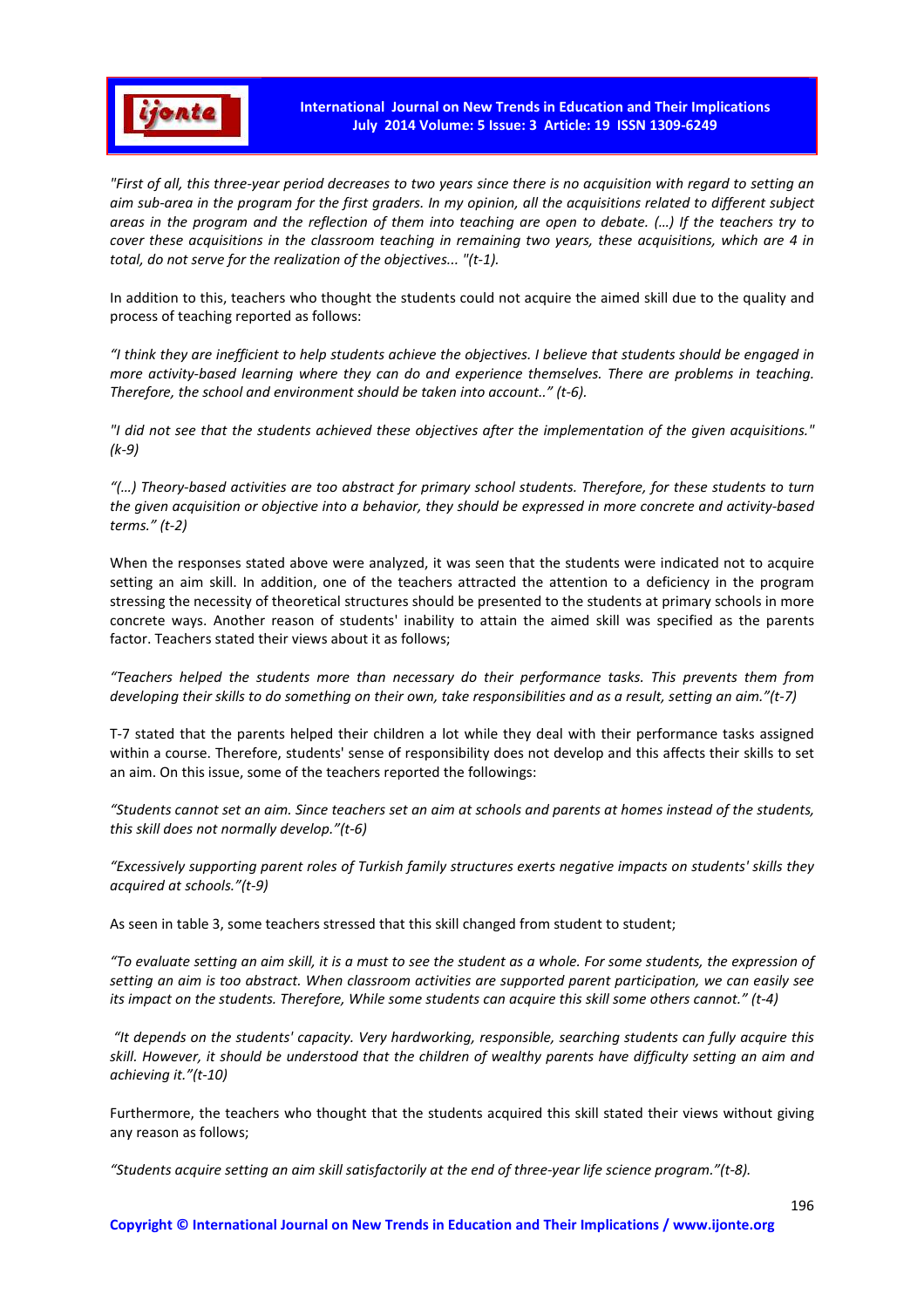

## **Program Development Specialists' Views**

The interviewed program development specialists' views about the program for the setting an aim sub-area of self-management skills were analyzed in 3 themes. These themes were specified as self-management skills, evaluation of the program and skills development in students.

## **1. Self-Management Skills**

*The significance of Self-Management Skills:* To help students acquire self-management skills at such early ages as the primary education was evaluated by both of the program development specialists in a positive way. They stressed that these skills would affect their future lives positively.

"(…) *Of course, these skills are important. Because students' being able to know themselves, make decisions appropriate to their lives and as a result organize and plan their futures depend on the development of these skills in them.(…)" (S-1)* 

When the his views stated above were analyzed, the  $1^{st}$  specialist was explored to stress the significance of selfmanagement skills in terms of students' being able to know themselves individually and make their decisions accordingly. In addition, the  $2^{nd}$  specialist reported his views as follows;

*"(…)Self management skills are important in terms of helping students develop a self-control mechanism and cope with the problems they may encounter in their lives.. (…)"(S- 2)* 

2<sup>nd</sup> Specialist was explored to stress the significance of self-management skills to make students be able to control themselves.

*Setting an aim skill:* When self-management skills were evaluated from the point of setting an aim skill, program development specialists were found to interpret setting an aim skill as setting learning aims, making decisions about one's future or setting aims depending one's own interests and abilities.

*"(…)Setting an aim skill helps students set their own learning aims and organize their own behaviors accordingly." (S-1)* 

*"(…)Students determine what they will deal with at future according to their setting an aim skill in parallel with their interests and abilities. (…)"(S-2).* 

*Acquisition of skills with education:* Participant program development specialists were found to have positive attitudes towards the presentation of these skills to be acquired by the students at primary schools. However, one of the specialists reported that it would be too abstract for those students at these ages. On the contrary to him, the other specialist stated that it was important to present these to students and make them aware of these skills as early as possible.

 "*(…)I find it useful. This skill is also presented in a more detailed way to students even at kinder-garden. This is presentation of the skill is performed in a way appropriate to the students' ages. However, in higher grades, these skills in education programs decline in importance. (…)"( S-1)* 

*"(…)I think that these skills will be too abstract at the period of primary education when the feelings are not that dominant.(…) Yet, these will be useful and positive when the objectives are attempted to be realized through different and appropriate teaching-learning experiences."(S-2)* 

When these views were analyzed, it was seen that  $1<sup>st</sup>$  specialist expressed that these skills are presented to the students to be acquired starting from the kinder-garden while supporting the importance of teaching these skills at primary schools. On the other hand, 2<sup>nd</sup> specialist held a different view and supported the presentation of these skills at early ages as long as age-appropriate teaching-learning experiences are provided.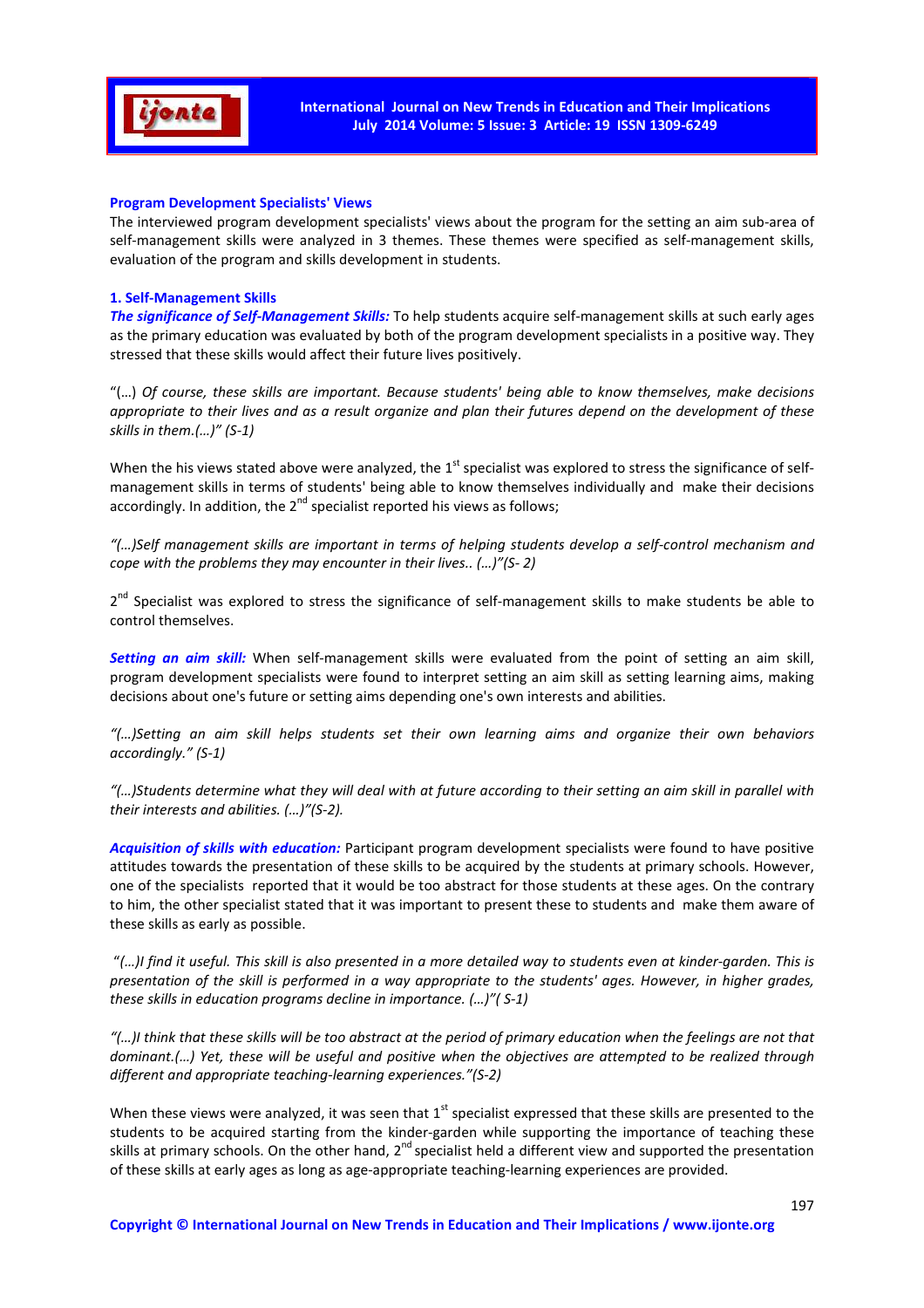

## **2. Evaluation of the Program**

*Theoretically:* Both of the participant program development specialists reported to find the program stylistically irrelevant when they evaluated the presentation of the objectives and acquisitions of setting an aim sub-area in primary education program theoretically. They most criticized the inefficiency of the given acquisitions in serving for achieving the given objectives.

*"Although the objectives of the program are given assertively, the acquisitions are inefficient."(S- 2)* 

 *"At first sight, the acquisitions and objectives are not efficient and adequate." (S- 1)* 

In addition, one of the specialists complained about that the shared class hours were not enough to achieve the acquisitions.

*"These skills are aimed to be match up with appropriate acquisitions. However, it seems too difficult to achieve the objectives of setting an aim in 2 or 4 class hours."( S- 1)* 

On the other hand, the  $2^{nd}$  specialist stated;

"Acquisitions fall behind achieving objectives*(…) The objectives are too abstract to support the students' cognitive and affective development appropriate to their ages."*

Program development specialists found the presentation of setting an aim skill in the program theoretically inefficient and inadequate in some respects. These respects were stated above.

*Contextually and Operationally:* The participant specialists emphasized the necessity of relating the skills to the more concrete subjects or themes appropriate to the students' ages. Stating that the children were tended to learn observing others, they also put forward that the content of the program should share more space to the lives of successful people. Moreover, the specialist indicated that presenting not only good samples but also negative and bad ones to the students would make learning easier for the them.

*"While creating the content of the program, science should be brought to the forefront and students should be provided with subjective samples of lives.(…) The content can include life stories of different people. This makes it easier for the students to acquire the skill by observing..(…)"( S-2)* 

In terms of the impact of teaching-learning processes on the acquisition of these skills, the participant specialists reported the followings;

*"These skills can be presented in an interdisciplinary way by relating them to various projects or tasks. In this program, the teachers are not clearly directed about what and how to do the things they should. Therefore, for me, it is not that possible for the teacher to organize learning experiences for the students to acquire these skills instead of dealing with the workload of other lessons."( S- 1)* 

*"The learning experiences the content points should be well planned. To make learning experiences more meaningful and concrete for the children, teaching methods appealing to the students' ages must be adopted. For example, games should be frequently used..(…)" (S-2)* 

As a result, these stated above views indicate that the content and teaching-learning process should be organized effectively in order to help students acquire critical life skills such as setting an aim.

### **3. Skill Development In Students**

Interviewed program development specialists emphasized the impact of many factors on teaching the skills specified in the program to the students.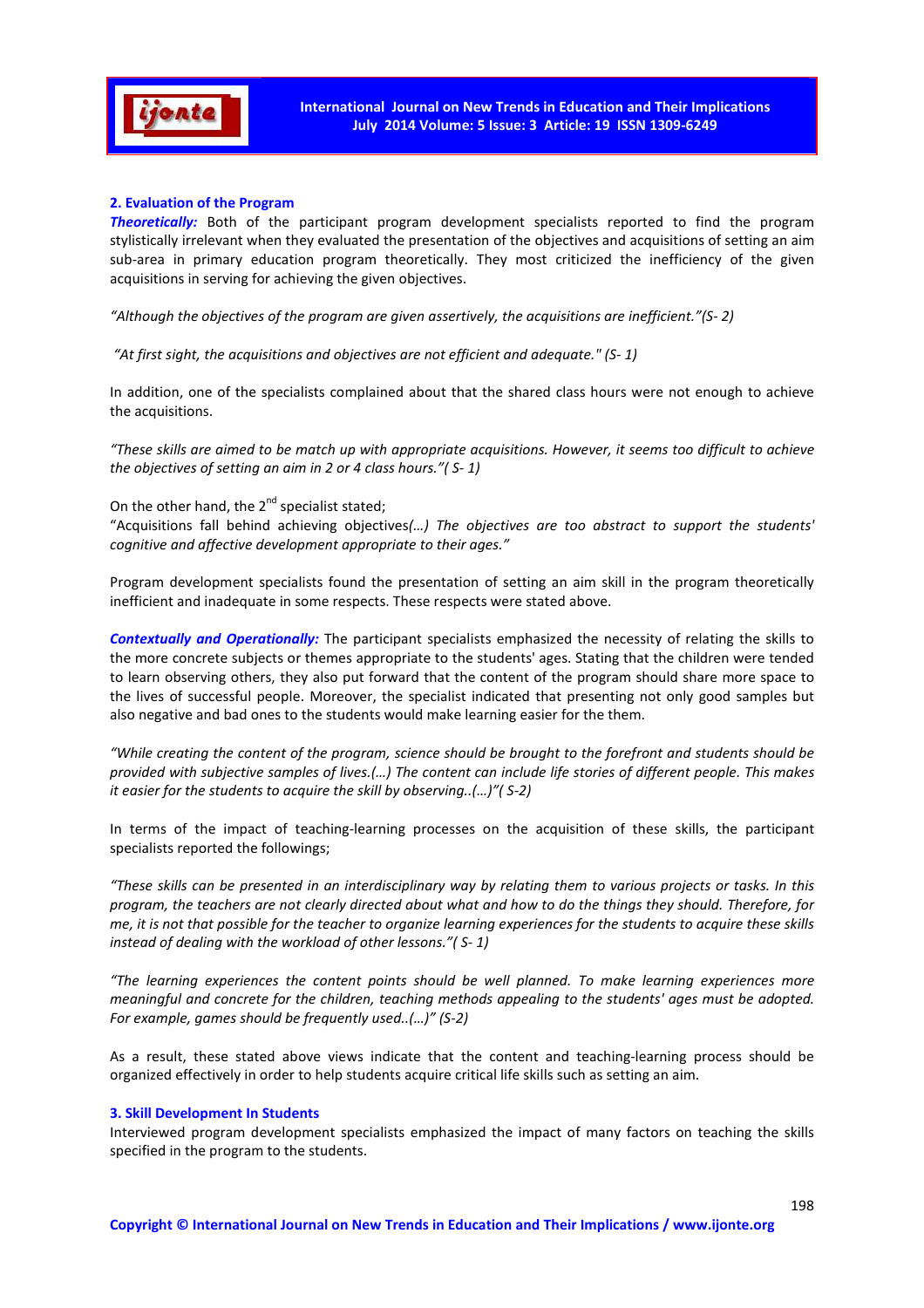

*"In my opinion, this development changes from student to student. For example, some students can be better in acquiring a skill thanks to their social and affective capacities." (S- 2)* 

*"These skills can develop in some students in varying degrees. However, some certain students can have them in required degrees.(…)" (S- 1)* 

These views stress the significance of student factor in terms of the development of this skill. Participant specialists state that students' social, emotional intelligences and individual differences play an important role in the acquisition of this skill.

*"Parents play a crucial role in the development of this skill in their children. If home and schools do not work in harmony with each other, it becomes more difficult for the students to these important life skills. (…") (S- 2)* 

As it is understood from these statements, parents factor is determinant in students' acquisition of this skill. Moreover, cooperation between schools and parents is stated as one of the factors exerting impact on the acquisition of this skill.

*"(…) To help students acquire these skills precisely, no systematic approach is presented to the teachers by the program. So, I do not think that the students can acquire setting an aim skills as long as teachers do not focus on them.(…) Teachers should be provided with alternative activities to help students acquire these skills. Moreover, they should also be supported by guidance services on this issue .(…)" (S- 2)* 

2<sup>nd</sup> specialist attracted the attention to the importance of teachers in the acquisition of this skill stressing the necessity of cooperation between them and other support units.

### **CONCLUSION AND DISCUSSION**

As a result of the analysis of participant teachers' and program development specialists' views about selfmanagement skills and setting an aim sub-area in the Primary Life Science Program, it was explored that both of the groups held the idea that the acquisition of these skills by the children at primary schools would be crucially important for their future lives. These results also indicated a positive attitude towards the inclusion of such life skills as self-management skills and the efforts to help students acquire these skills in Primary Life Science Program. However, as determined by the participant specialists, to specify these skills as learning outcomes or objectives in the program as only a document does not mean that students will acquire them. In the implementation phase, it is thought that there are some problems. Some other studies produced results supporting these views. Gözütok, Akgün and Karacaoğlu (2005) asked the participants to evaluate the implementation phase, which means actual teaching, through an observation checklist. As a result, they found out that the implementation was not efficient and adequate. Similarly, Sönmez (2012) stated that the program cannot be functional as long as it is not implemented effectively however well it is designed formally and theoretically. In this respect, in order to see how many of these skills were acquired by the students, teachers were asked to comment. As a result, it was shown that the students did not acquire these skills at the end of 3 year life science class. Due to the reasons behind their inability to acquire these skills were listed as the implemented teaching program, teachers and parents. Supporting this view, many studies stressed that parents and school cooperation played an important role in the acquisition of different skills and behaviors (Diaz, 1989; Eastman, 1988; Satır, 1996; Çelenk, 2003b). In addition, the participant program development specialists evaluated the program comprehensively. They listed the determiners in the acquisition of these skills by the students as *teacher competences, teachers' focus on these skills in teaching-learning process, the efficiency of the content of the program, cooperation between school-community*. Moreover, both class teachers and the program development specialists remarked that learning outcomes and acquisitions of classroom teaching within 3-year life science did not serve for the acquisition of expected skills and the production of the expected outcomes. Education Reform Initiative conducted a research to evaluate new education curricula. As a result of the study of the skills specified in Life Science Program, ERI (2004) explored that the program was not sufficient in relating them to other skills. Moreover, it claimed that some of the skills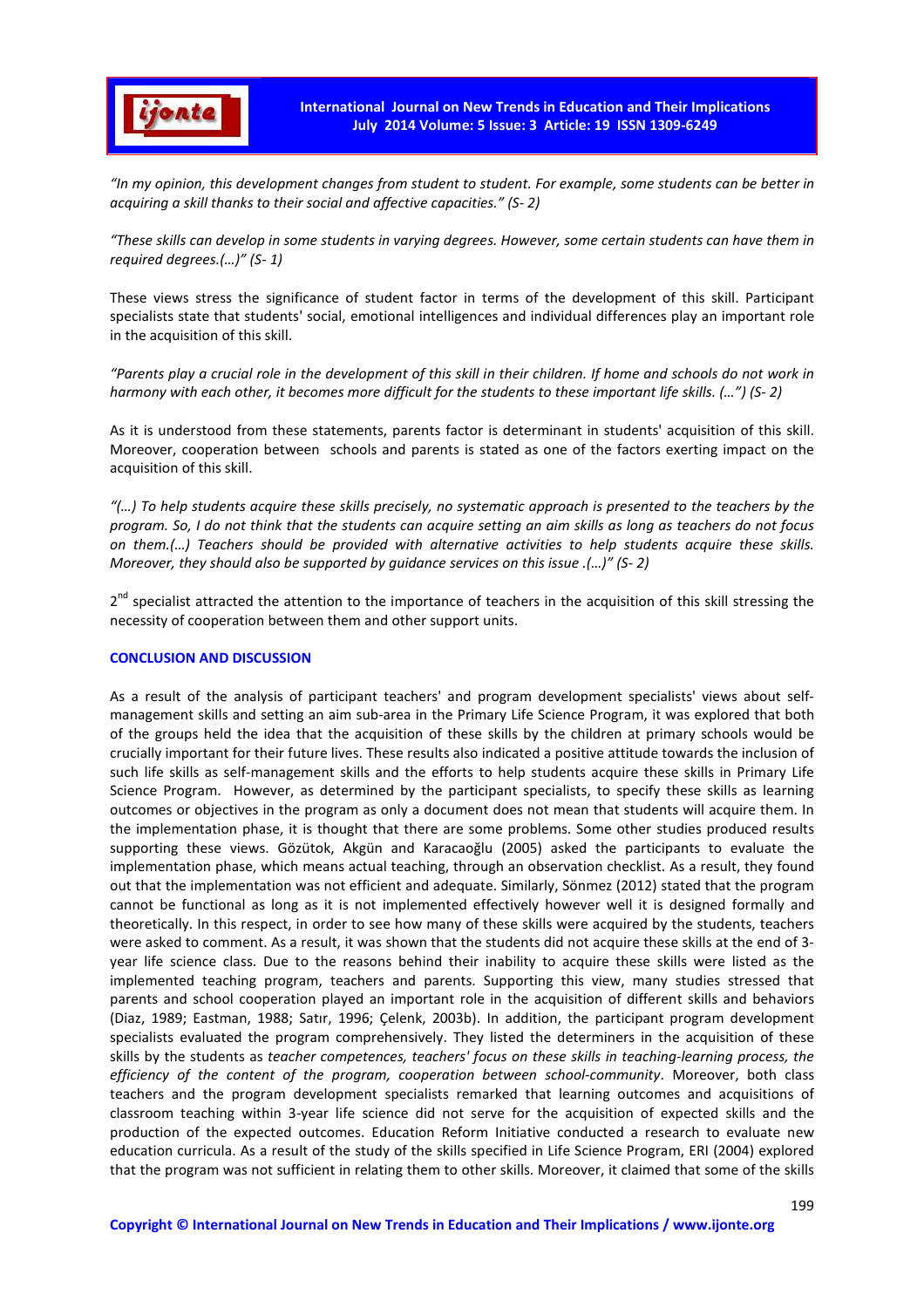

occupied most of the interest due to a lack of a holistic approach. (ERI, 2004). In addition, Report On The New Curricula put forward various problems in this program (Erdürger and et. al., 2005). While relating skills and acquisitions with one another in 1st, 2nd and 3rd grade life science classes, it was not understood clearly which principles and standards were used. Moreover, it was observed that some certain skills were not emphasized in some certain themes, acquisitions and grades. In addition to it, self-management and setting an aim skills, which were the sub-area of the former, were not presented in the program in a way appropriate and sufficient to the age levels of the students (Erdürger and at. al, 2005). These problems identified with regard to the skills specified in Primary Life Science Program were explored to be consistent with those of the current research.

As a result of the analysis of data collected within the study and review of the related literature, it was seen that self management skills included in the Life Science Program since 2006 were of vital importance for the students to lead a qualified life in the long run. Emerged especially with the emotional intelligence, these skills are explored to be accentuated in educationally developed countries (Schilling, 1996; O'Neil, 1996; Salovey, Mayer, 1990; Cohen, 1999; Mayer, Cobb, 2000; Mayer, Salovey, Caruso, 2002). In other words, selfmanagement is one's taking the control of the self and improve in emotional dimension in parallel with his or her own objectives or aims. The definition of self-management also includes possessing necessary amount of self control, self confidence and flexibility to face with the probable problems. In this respect, an important study conducted at Standford University proves how crucial these self-management skills and competences were in people's lives. Within the research, four-year-old children were served a dessert like Turkish delight. They were told to eat it right away if they wanted. However, they were also told that if they had waited for a while, the upcoming leader would had given two of these delights. When the children who had eaten the delight right away and those who had chosen to wait were monitored 14 years later again, important differences were revealed. The teenagers who had chosen to wait for the leader were explored to be much more emotionally balanced and consistent at the level of university entrance exam, able to deal with stressful situations, be more popular among his or her friends, have higher internal motivation and perform more goal oriented behaviors. On the other hand, the most surprising result of the study was that the highest score was 1600 and when compared to those who had eaten the delight without waiting for the leader, these teenagers had approximately 210 more ( Goleman, 2011).

In this study, the individuals set having the second delight as the aim and controlled their emotions and as a result performed behaviors in accordance with their aims. Therefore, in parallel with their aims, this skill always took them one step further. In addition, in especially the theory of goal orientation to success, which analyzes the impact of setting learning aims on the success, " goal orientation to success" is defined as the individuals' attitudes towards revealing the aims they set to organize their skills and to be successful (Ames, 1992); their perceptions of why they want to learn and their focus on their aims to continue to be successful (Kaplan and Maher 2007, p.142; Pintrich, 2000) (Cited from Demir, 2011). The studies conducted on this issue produced results that students' success increased when they set the aims to learn and organize themselves according to these aims (Meece & Holt, 1993). Mattern (2005), as an example, found a significant correlation between undergraduate students' goal orientation and their levels of success. on the other hand, Archer (1994) investigated the relations among success and job satisfaction, choosing hard tasks, load of success or failure, perception of task, use of metacognitive strategies and perceived competences. Archer concluded that aim of success theory was an adequate method to categorize students' motivation. Meece and Holt (1993) reported that out of students taking  $5<sup>th</sup>$  and  $6<sup>th</sup>$  grade science classes, those who adopted a learning aim dealt with more complex cognitive tasks and made more efforts when compared to other students. In this respect, with regard to teaching self-management and setting an aim skills at primary schools, the results of these studies can be claimed to support the results of the current study.

The place of Turkey and the quality of Turkish scientists and academicians are below the average. One of the pioneering reasons of this harsh truth is that at home parents and at schools teachers decide instead of students and set their aims and draw a map they will follow during their lives. In other words, they prepare the children to the life using a prompter (Dökmen, 2012). For the students to be individualized, it is crucial both personally and socially that they know themselves, their aims and set their aims themselves and realize them. These help them improve not only themselves but also the society they share their lives with. In this respect, in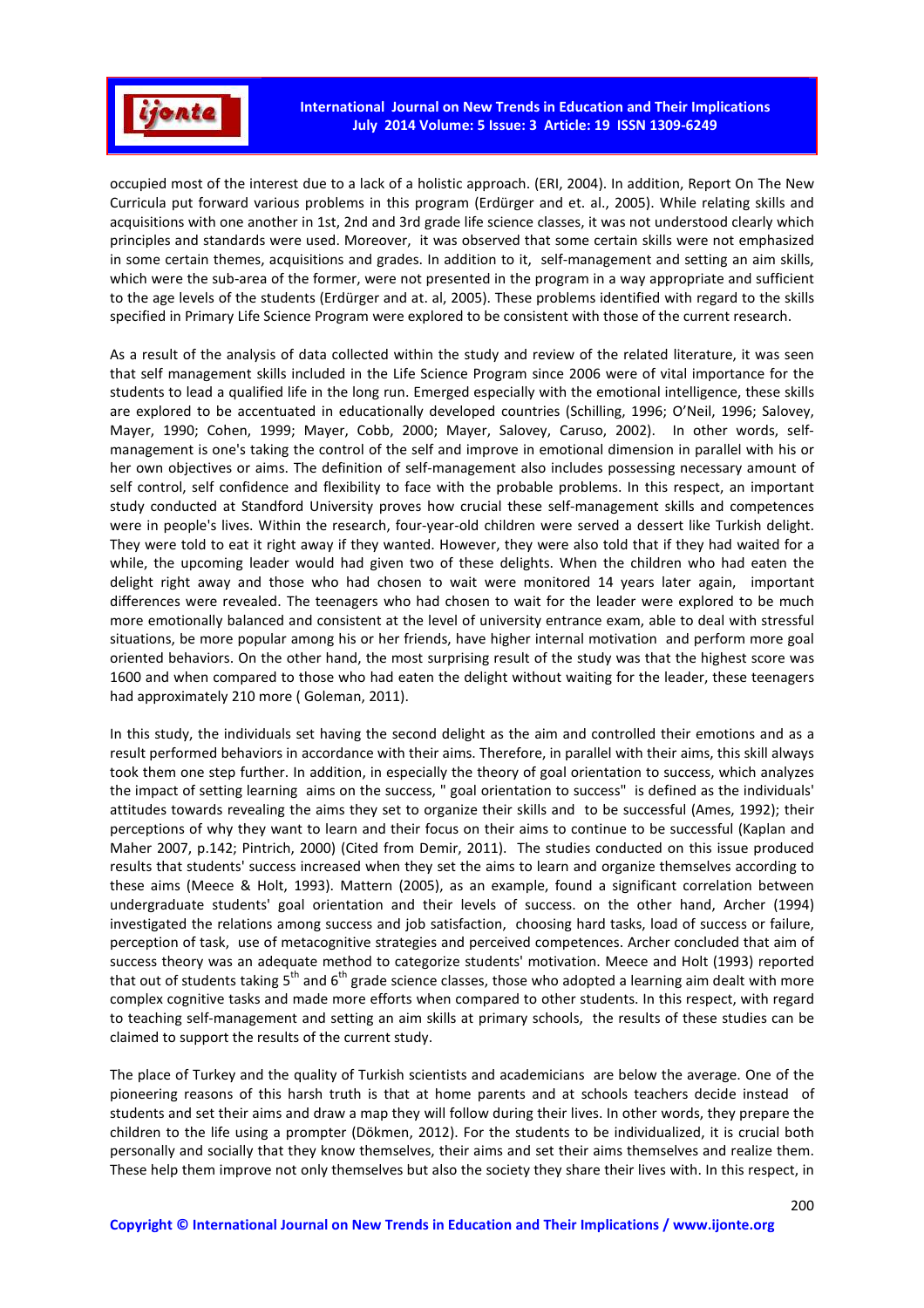

**International Journal on New Trends in Education and Their Implications July 2014 Volume: 5 Issue: 3 Article: 19 ISSN 1309-6249** 

order to help students acquire such important life skills as self-management and setting an aim with education, first of all, it is a must to accentuate education programs, which is the keystone of education standing for the system of planned learning experiences presented to students. Furthermore, some objectives specified formally and theoretically in the program must always be questioned, evaluated and modified to be implemented effectively. Embracing all the stated points above, taking the results of the current, in a way, program evaluation study into account, followings are recommended to help students acquire selfmanagement and setting an aim skills more effectively.

- The acquisitions and learning outcomes related to the objectives of setting an aim specified in Primary Life Science Teaching Program should be reviewed qualitatively and quantitatively.
- The content of the program and learning-teaching process should be developed so as to help students acquire life skills such as setting an aim.
- In developing the objectives, acquisitions, content and the process, the developmental stages of students should be analyzed much more carefully.
- The period of implementation should be increased.
- For the acquisition of these skills by the students, teachers' competences should be developed and teachers, parents, guidance service counselors and pedagogs should cooperate with each other.

**IJONTE's Note:** This article was presented at 5<sup>th</sup> International Conference on New Trends in Education and Their Implications - ICONTE, 24-26 April, 2014, Antalya-Turkey and was selected for publication for Volume 5 Number 3 of IJONTE 2014 by IJONTE Scientific Committee.

## **BIODATA AND CONTACT ADDRESSES OF AUTHORS**



Yavuz ERİŞEN, has been working as a Assoc. Prof. Dr. at Faculty of Education, Department of Educational Sciences, Yildiz Technical University. His research interests are teacher training, educational quality, quality standards in education, lifelong learning.

Assoc. Prof. Dr. Yavuz ERIŞEN Yildiz Technical University İstanbul- TURKEY E. Mail: erisenyavuz@gmail.com



Barış SARISOY, a current master student in Curriculum and Instruction Department at Yildiz Technical University, has been working at Private Yonder Schools as a program development specialist since 2012.. His research interests are personal development educational programs, job motivation, learning motivation, setting an aim, social and emotional learning and emotional intelligence development programs.

Barış SARISOY Private Yönder Schools İstanbul- TURKEY E. Mail: barissrsy@gmail.com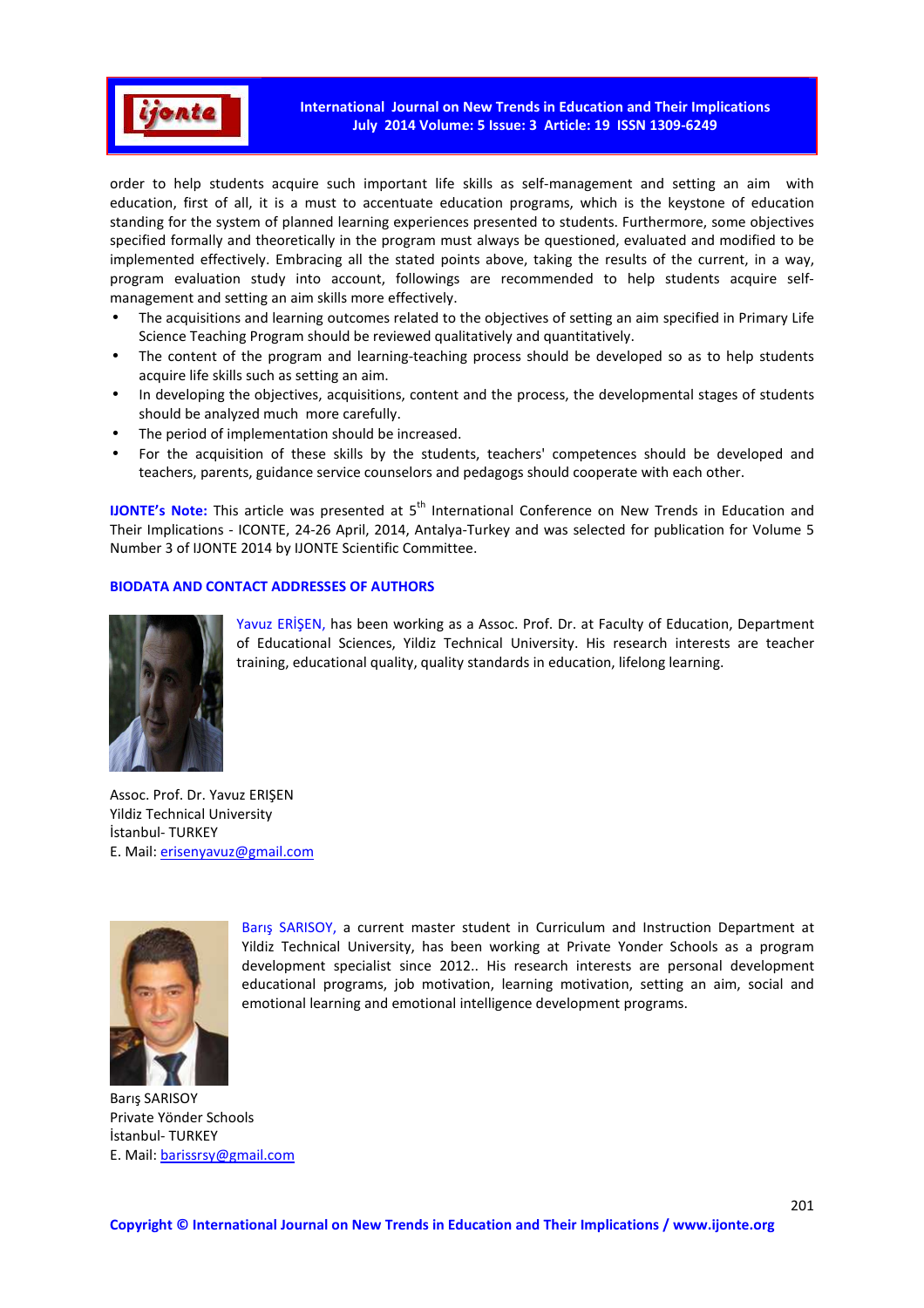

**International Journal on New Trends in Education and Their Implications July 2014 Volume: 5 Issue: 3 Article: 19 ISSN 1309-6249** 



Orhan İYİTOGLU has been working at Tunc Çapa Anatolian High School since 2010 and been a Ph.D. student in Curriculum and Instruction Department at Yildiz Technical University. His research interests are curriculum development and evaluation, teachers development, reading in ELT, integration of Multiple Intelligences to ELT.

Orhan İYITOĞLU Tunç Çapa Anatolian High School İstanbul- TURKEY E. Mail: orhanmka@hotmail.com

# **REFERENCES**

Ames, C. (1992). Classrooms Goals Structures and Student Motivation. *Journal of Educational Psychology, Vol:*84.

Archer, J. (1994), Achievement goals as a measure of motivation in university students. *Contemporary Educational Psychology, 19,* 430-446.

Büyüköztürk, Ş., Çakmak, E. K., Akgün, Ö. E., Karadeniz, Ş. ve Demirel, F. (2012). *Bilimsel araştırma yöntemleri.* Ankara: Pegem Akademi.

 Boyatzis, E, & Sala, R. F. (ed. Gleen Geher) (2004). *The measurement of emotional intelligence: Common ground and controversy.* Hauppauge, NY: Nova Sience Publishers.

Cingisiz, N. & Murat, M. (2010). Evlenmek için birbirlerini tercih eden çiftlerin duygusal zeka düzeylerinin bazı değişkenler açısından incelenmesi. *Gaziantep Sosyal Bilimler Dergisi*, *9* (1), 99-114.

Cohen, J. (Ed.) (1999). *Educating minds and hearts: Social emotional learning and the passage into adolescence.*  New York: Teachers College Press.

Creswell, J. W. (2013). *Nitel araştırma yöntemleri-beş yaklaşıma göre nitel araştırma ve araştırma deseni.* Çev. Ed. Mesut Bütün, Selçuk Beşir Demir. Ankara: Siyasal Basımevi

Çelenk, S. (2003a). Okul-aile işbirliği ile okuduğunu anlama başarısı arasındaki ilişki, *Hacettepe Üniversitesi Eğitim Fakültesi Dergisi*, 24, 33-39.

Çelenk, S. (2003b). Okul başarısının ön koşulu: okul aile dayanışması. *İlköğretim-Online, 2* (2), 28-34. http://www.ilkogretim-online.org.tr.

Demirel, Ö. (2012). *Eğitimde program geliştirme programdan uygulamaya*. Ankara: Pegem A. Yayıncılık

Diaz, S. L. (1989). The home environment and puerto rıcan children's achievement**:** A researcher's diary*,* The National Association for Education Conference, Hulston, April-May.

Dökmen, Ü. (2012). Küçük şeyler-2: Suflörlü yaşamlar, tulumbacı sendromu, psikolojik düğümler. İstanbul: Remzi Kitap Evi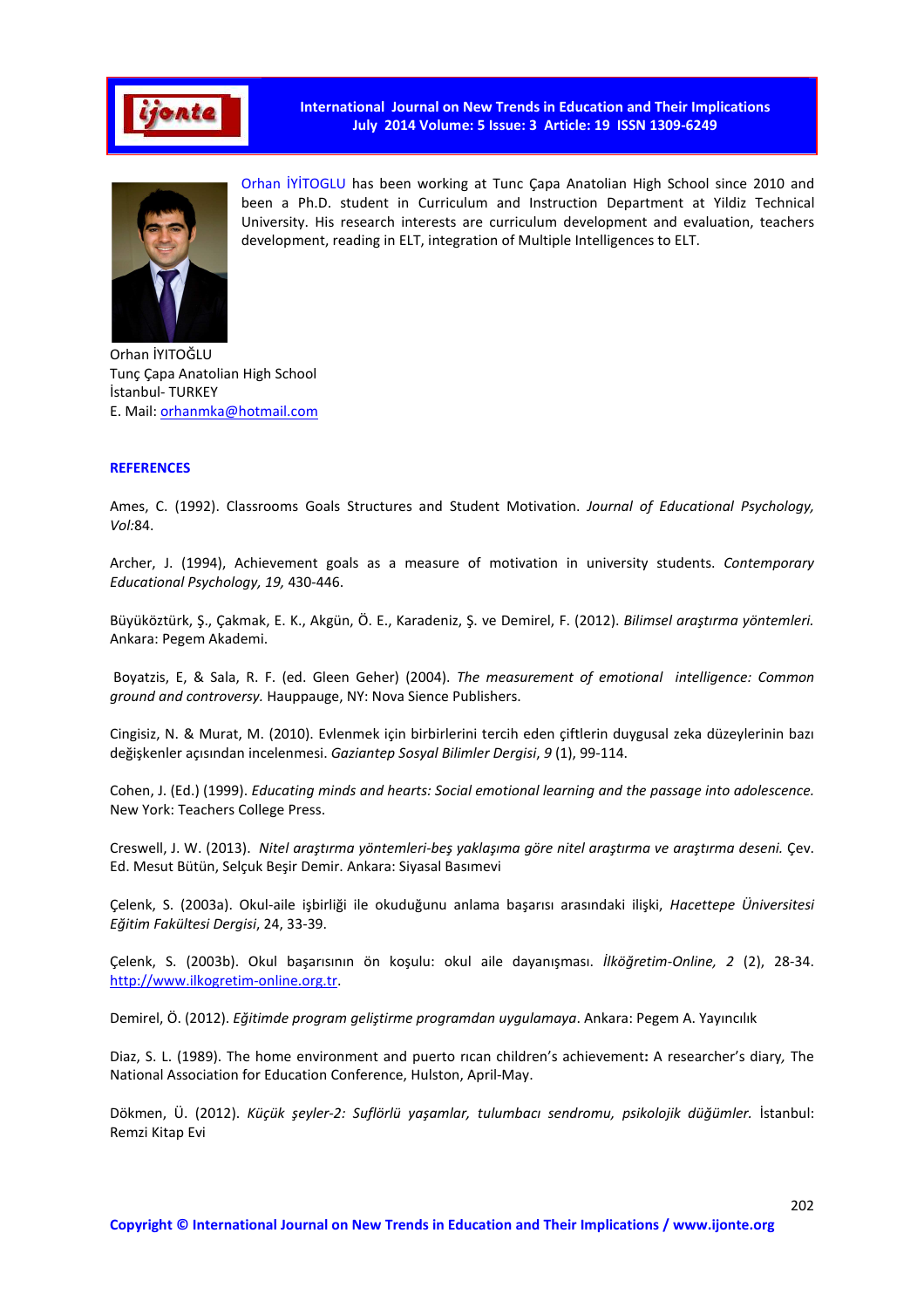

EPÖ Profesörler Kurulu (2005). *Yeni ilköğretim programını değerlendirme toplantısı, sonuç bildirisi.* http://ilkogretimonline. org.tr/vol5say1/bildirge 2005

Erden, M. (1998). *Eğitimde program değerlendirme*. Ankara: Anı Yayıncılık.

Erdürger, Ü. & diğerleri (2005) Yeni Öğretim Programlarını İnceleme ve Değerlendirme Raporu. İstanbul: ERG.

ERI (2005). *Report on new program.* İstanbul.

Eastman, B. (1988*). Family involvement in education*. Wisconsin State Department of Public Instruction, Januvary.

Glensne, C. (2013). *Nitel araştırmaya giriş*. Çev. Ali Ersoy, Pelin Yalçınoğlu Ankara: Anı Yayıncılık

Goleman, D. (2011). *Duygusal zeka neden iq'dan daha önemli?*. Çev. Banu Seçkin Yüksel İstanbul: Varlık/Bilim

Gözütok, D., Ö. E. Akgün ve C. Karacaoğlu (2005). İlköğretim programlarının öğretmen yeterlilikleri açısından değerlendirilmesi. Yeni İlköğretim programlarını değerlendirme sempozyumu, 14-16 Kasım 2005, Kayseri. 17- 39.

Karaca & Ocak, (2011). Hayat bilgisi ders kitaplarının becerilere uygunluk düzeyinin öğretmen görüşlerin göre değerlendirilmesi (afyonkarahisarli örneklemi), *Kuramsal Eğitimbilim*, *4* (1), 108-125.

Kabapınar, Y. (2009). *İlköğretimde hayat bilgisi ve sosyal bilgiler eğitimi.* Ankara: Maya Yayıncılık

Narin, D. (2007). *İlköğretim hayat bilgisi dersi öğretim programı'nın vatandaşlık bilgi, beceri ve değerlerini kazandırmasına ilişkin öğretmen görüşleri,* Unpublished Master Thesis, Anadolu University, Eskişehir.

Mayer, J. D.,& Cobb, C. D. (2000). Educational policy on emotional intelligence: Does it make sense? *Educational Psychology Review, 12, 163-183*

Mattern, R. A. (2005). College Students' Goal Orientations and Achievement. *International Journal of Teaching and Learning in Higher Education, 17* (1), 27–32.

MEB. (2005). *İlköğretim Hayat Bilgisi Dersi Öğretim Programı Ve Kılavuzu* (1. 2. 3. sınıflar)

MEB. (2009). *İlköğretim Hayat Bilgisi Dersi Öğretim Programı Ve Kılavuzu* (1. 2. 3. sınıflar).

Meece, J. L., & Holt, K. (1993). A pattern analysis of students' achievement goals, *Journal of Educational Psychology, 85,* 582–590.

O'Neil, J. (1996). *On emotional intelligence: A conversation with Daniel Goleman. Educational Leadership*  Vol.54, no.1.

Özdemir, M. (1998). *Hayat bilgisi ö*g*renme ve ö*g*retme etkinlikleri*. Ankara: Pegema Yayıncılık.

Punch, K.F. (2005). *Sosyal araştırmalara giriş: nicel ve nitel yaklaşımlar.* (Çev: D. Bayrak, H.B. Arslan & Z. Akyüz). Ankara: Siyasal Kitabevi.

Salovey, P., & Mayer, J. D. (1990). *Emotional intelligence*. Imagination, Cognition, and Personality, *9,* 185-211.

Salovey, P., Mayer, J. D., & Caruso, D. (2002). *The positive psychology of emotional intelligence.* In C. R. Snyder & S. J. Lopez (Eds.), Handbookof positive psychology (pp. 159 –171). London: Oxford University Press.